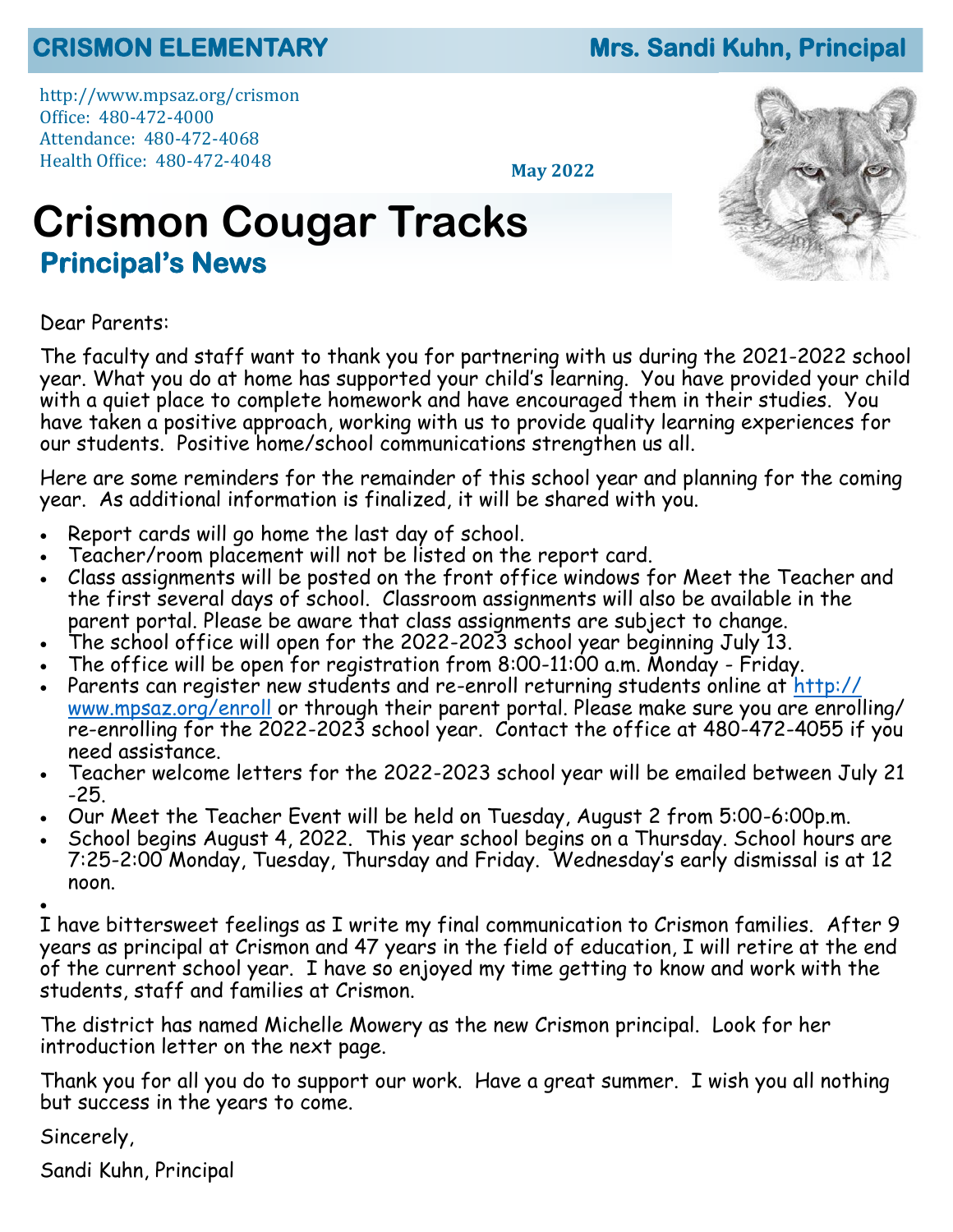## **Welcome Michelle Mowery**

Dear Crismon Families,

I am Michelle Mowery, your new 2022-2023 Crismon Elementary Principal. It is a privilege and honor to lead such a dedicated staff and community whose commitment to quality education is evident. I had the wonderful opportunity to connect with our amazing Crismon staff recently and I cannot wait to be here full time. I will be working closely with Mrs. Kuhn in the coming weeks to learn more about Crismon Elementary and meet more of our students, staff and families.

Arizona has been my home since 1987 when we moved from Minnesota. I received my Bachelor's degree in Elementary Education from Arizona State University and my Master's degree in Educational Leadership from Northern Arizona University. I have been in education for 21 years and taught for 11 years in Kindergarten through Fifth grade prior to moving into Administration. I had the privilege of teaching  $3^{rd}$  and  $4^{th}$  grade at Guerrero Elementary in Mesa as well. My last 10 years have been in administration as a Dean of Students, Assistant Principal and for the last 7 years, Principal of both an Elementary campus and a K-8 campus.

My husband and I live in Chandler with our two daughters. Emma is in fifth grade and Alaina is a sophomore in high school. We also added two new additions to our family, our five month old puppies. Rocky and Oakley keep us busy but they are so much fun. As your new Principal, I value family involvement and collaboration between staff, students and parents. I believe in providing an environment that will give our children every opportunity to grow academically, socially and behaviorally. I look forward to building upon Crismon's rich traditions and reputation of academic excellence.

I am eager to partner with each of you and the Crismon Elementary community to provide our children the best educational experience possible and to continue to instill in them the love of learning. Strong relationships are crucial to the success of our students. I have an open-door policy and encourage your input. I look forward to working collaboratively with each of you as we support our children in the pursuit of academic and personal success.

Warm Regards,

Michelle Mowery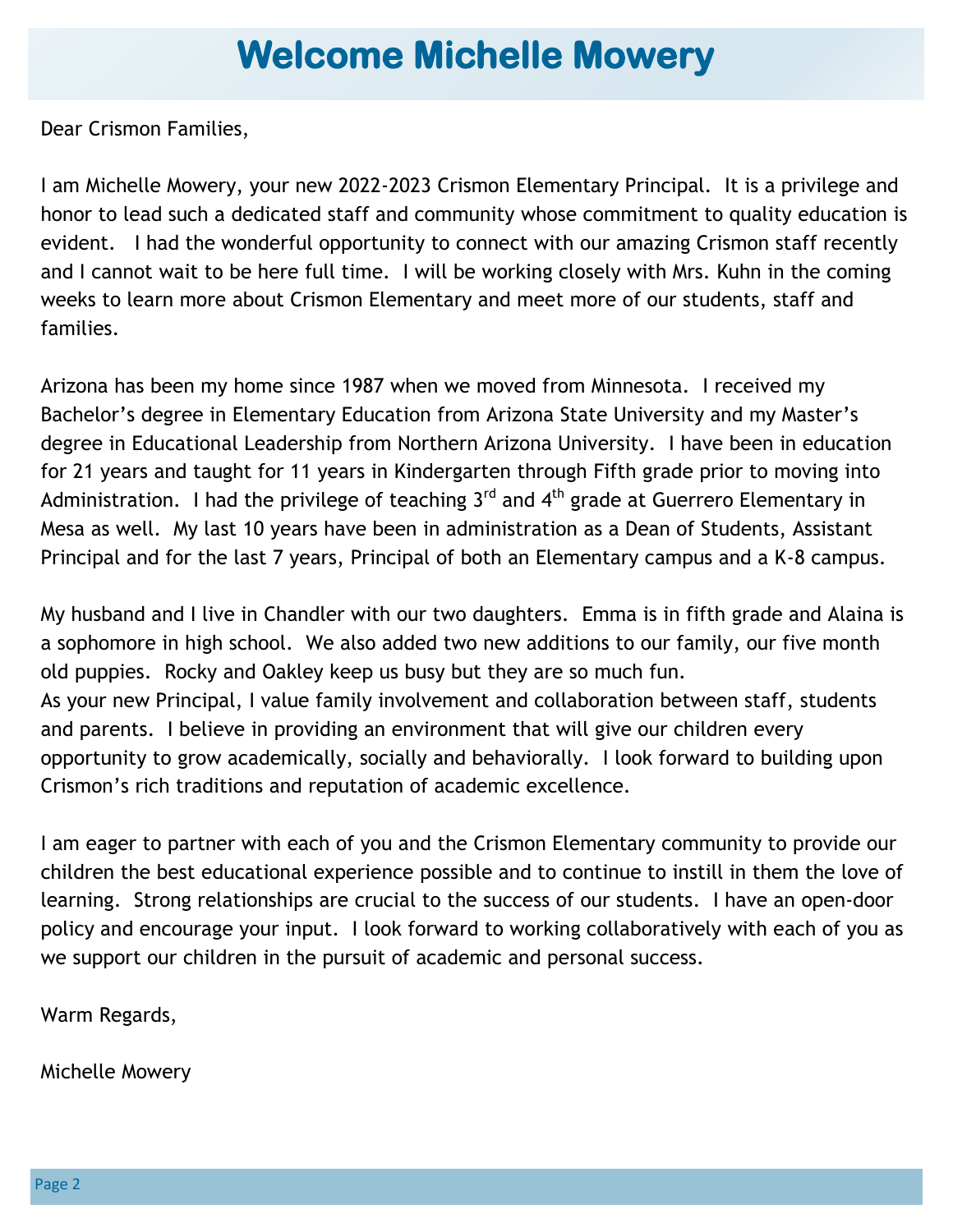- 5/3 Talent Show Dress Rehearsal 2pm– 3:30pm
- 5/3 PTO Board Member Elections 6:00pm via Zoom
- 5/4 Spirit Day– May the Fourth Be With You (Star Wars Day)
- 5/5 Talent Show 6:00pm
- 5/9 Spirit Week– Cartoon Day
- 5/10 Spirit Week– Wig/Hat Day
- 5/10 6th Grade Awards Ceremony in MPR 1:00pm
- 5/11 Spirit Week– Tie Dye Your Neon
- 5/12 Spirit Week– Harry Potter Day
- 5/12 Band Concert 6:00pm
- 5/13 6th Gr. Field Trip to AZ Science Center 9:00am-1:30pm
- 5/13 Portrait of a Graduate—Wear Gray to represent Critical Thinking & Problem Solving
- 5/13 Spirit Week– Beach Day MUST be school appropriate
- 5/16 6th grade Field Trip to Feed My Starving Children Field Trip 11:00am-1:30pm
- 5/17 4th and 5th grade Field Trip to Skateland 9:15am-1:00pm
- 5/18 Kindergarten Promotion in MPR 8:30am
- 5/19 Water Day—All Grade Levels
- 5/19 6th Grade Luau in MPR 9:15- 11:15am
- 5/19 Last Day of School
- 8/4 School begins for 22/23

#### **Dates to Remember Student Council Corner**

#### **Get Your Jamba Juice Smoothies! Wednesday, May 18th**

#### **PRE-SALE: Monday, May 16th and Tuesday, May 17th (money due by 8:30am on 5/17)**

Only students who **PRE ORDER** will be given Jamba Juice on Wednesday, May 18th during their lunch time.

Cost: \$3.00 (Give money to the classroom teacher. **Exact CASH ONLY,** Due to limited change.)



Limit 1 10 oz smoothie per student



Is your student interested in running for Student Council for the 22-23 school year? If so, have them contact Ms. Massey in Room 7 **ASAP** to receive an information packet. Only 6th graders may run for President and 5th-6th graders may run for Vice President, Secretary, and Treasurer.

Important dates to remember for the election process:

- Candidate forms due to Ms. Massey by Friday, 5/6
- One candidate poster may be put up in the MPR beginning Monday, 5/9
- Student speech (1.5-2 minutes long) must be approved by Ms. Massey or Ms. Amos Monday, 5/9
- Students record speech on Thursday, 5/12 or Friday, 5/13. See Ms. Massey or Ms. Amos to schedule
- Elections will be held on Monday, May 16th and winners announced Tuesday, May 17th during morning announcements.